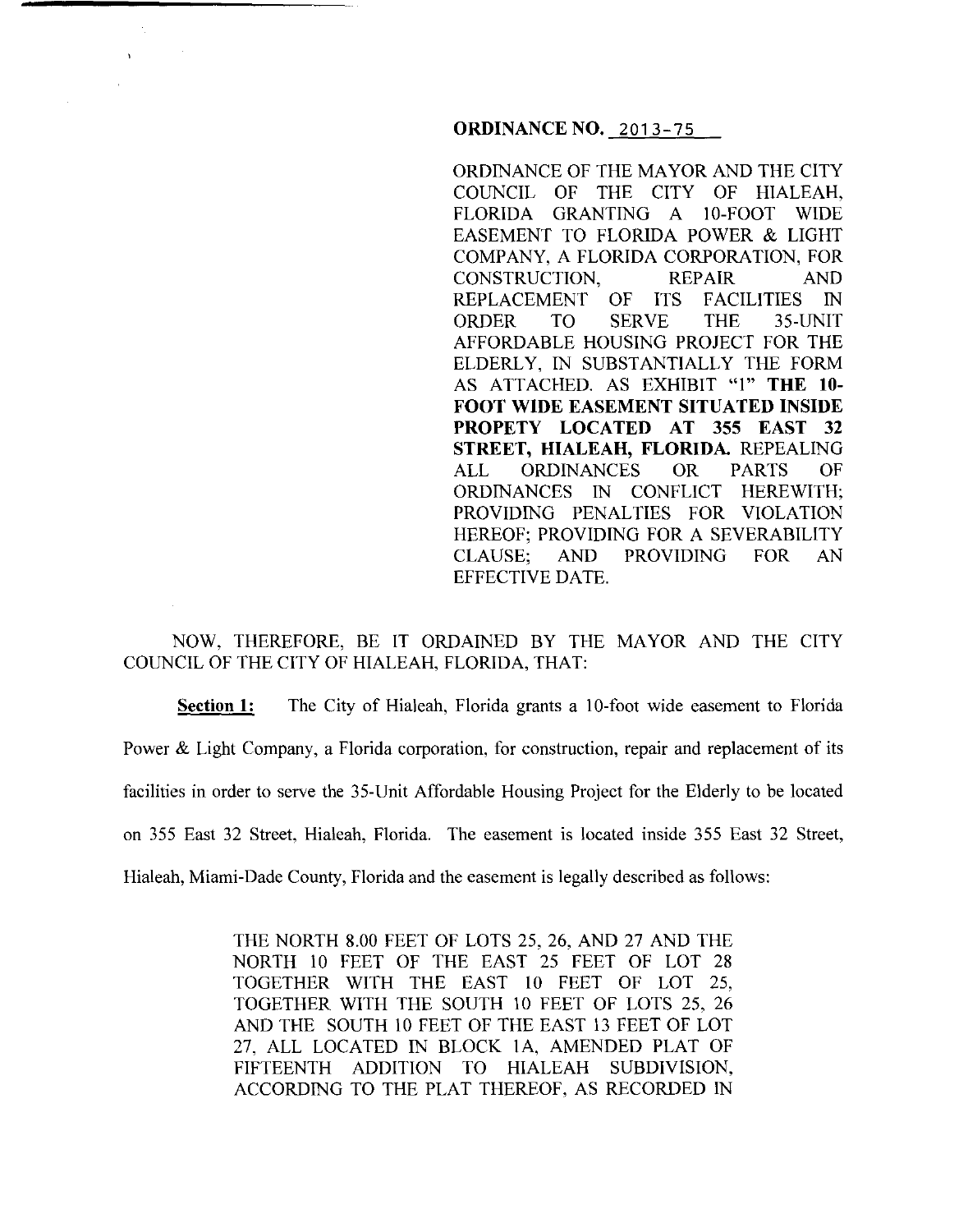# PLAT BOOK 12, PAGE 76, OF THE PUBLIC RECORDS OF MIAMI-DADE COUNTY, FLORIDA.

#### **Section 2: Repeal of Ordinances in Conflict.**

All ordinances or parts of ordinances in conflict herewith are hereby repealed to the extent of such conflict.

#### **Section 3: Penalties.**

 $\ddot{\phantom{a}}$ 

Every person violating any provision of the Code or any ordinance, rule or regulation adopted or issued in pursuance thereof shall be assessed a civil penalty not to exceed \$500.00 within the discretion of the court or administrative tribunal having jurisdiction. Each act of violation and each day upon which any such violation shall occur shall constitute a separate offense. In addition to the penalty described above, the City may pursue other remedies such as abatement of nuisance, injunctive relief, administrative adjudication and revocation of licenses or permits.

## **Section 4: Severability Clause.**

If any phrase, clause, sentence, paragraph or section of this ordinance shall be declared invalid or unconstitutional by the judgment or decree of a court of competent jurisdiction, such invalidity or unconstitutionality shall not affect any of the remaining phrases, clauses, sentences, paragraphs or sections of this ordinance.

## **Section 5: Effective Date.**

This ordinance shall become effective when passed by the City Council and signed by the Mayor or at the next regularly scheduled City Council meeting, if the Mayor's signature is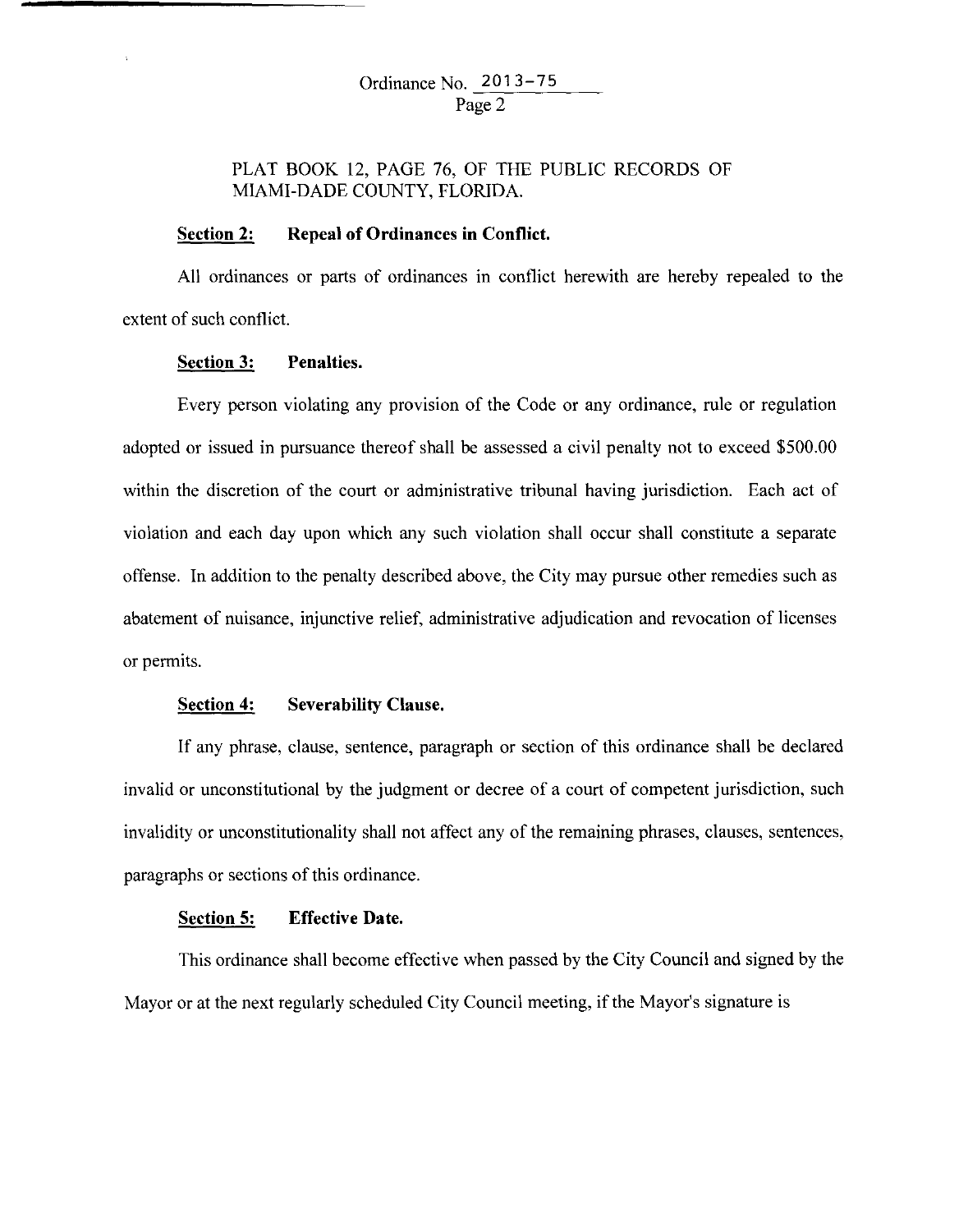Ordinance No. 2013-75 Page 3

| withheld or if the City Council overrides the Mayor's vertex- |                                                             |                        |
|---------------------------------------------------------------|-------------------------------------------------------------|------------------------|
|                                                               | PASSED and ADOPTED this 8thday of octobe                    | . 2013.                |
|                                                               | Isis Gardia                                                 | Council President      |
| Attest:                                                       | Approved on this $\varphi$ day of $\triangle$ C+pber, 2013. |                        |
| Marbelys Rubio, Acting City Clerk                             |                                                             | Mayor Carlos Hernandez |

Approved as to form and legal sufficiency:

 $\hat{\mathbf{A}}$ 

Zuilliam Prodrick

s: \ **wmg\legis lat\ord\ordinance** 20 I **3\fpleasement3 5 uni tseast32street. docx** 

**Ordinance was adopted by a unanimous vote with**  Councilmembers, Caragol, Casals-Muñoz, Cue-Fuente, Garcia-Martinez, Gonzalez, Hernandez and Lozano voting "Yes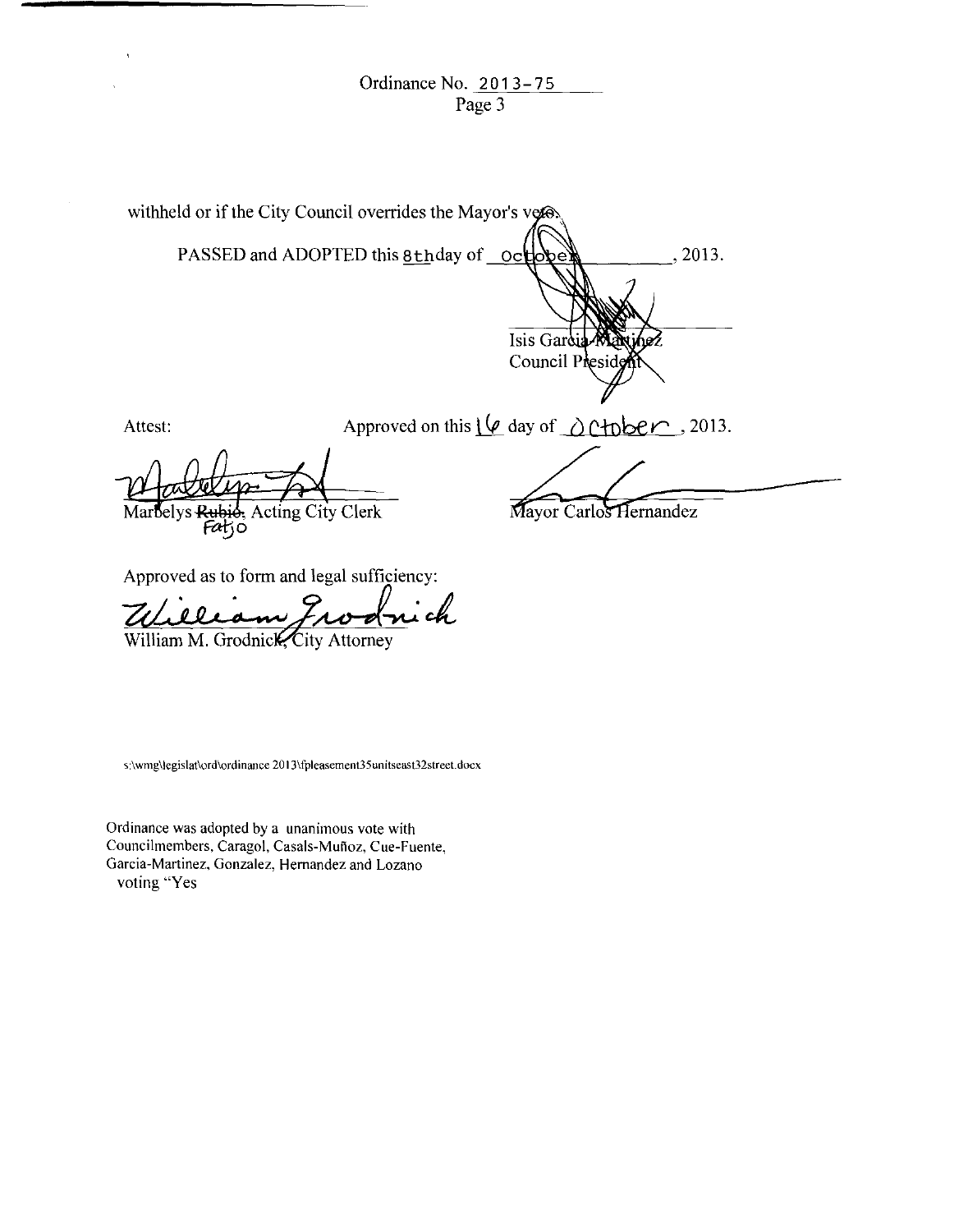Work Request No. 471281~ ' **EASEMENT**  Sec.\_\_, Twp \_\_ S, Rge \_\_ E<br>This Instrument Pregared By Parcel I.D.  $\underline{\mathcal{O}4}$ - 3/07-011-0170<sub>Name:</sub> *William Grodnick, Esq.*<br>(Maintained by County Appraiser) contained C:rry of Hip (eab) (Maintained by County Appraiser) Co. Name: *C<sub>1</sub>+y of H<sub>10</sub> (eah*) Address: 501 Palm Avenue<br>H<u>ial</u>eah , Florida 33ok The undersigned, in consideration of the payment of \$1.00 and other good and valuable consideration, the adequacy and receipt of which is hereby 1911 **1911 1911 1911 1911 1911 191** CFN 2013ROB90622 OR: P.k 28904 Pss 3469 - 3470; (2pss) RECORDED 11/08/2013 10:34:23 DEED DOC TAX 0.60 SURTAX 0.45 HARVEY RUVIN, CLERK OF COURT MIAMI -DADE COUNTY r FLORIDA

acknowledged, grant and give to Florida Power & Light Company, its affiliates, licensees, agents, successors, and assigns ("FPL"), a non-exclusive easement forever for the construction, operation and maintenance of overhead and underground electric utility facilities (including wires, poles, guys, cables, conduits and appurtenant equipment) to be installed from time to time; with the right to reconstruct, improve, add to, enlarge, change the voltage as well as the size of, and remove such facilities or any of them within an easement described as follows:

Reserved for Circuit Court

See Exhibit "A" ("Easement Area")

Together with the right to permit any other person, firm, or corporation to attach wires to any facilities hereunder and lay cable and conduit within the Easement Area and to operate the same for communications purposes; the right of ingress and egress to the Easement Area at all times; the right to clear the land and keep it cleared of all trees, undergrowth and other obstructions within the Easement Area; the right to trim and cut and keep trimmed and cut all dead, weak, leaning or dangerous trees or limbs outside of the Easement Area, which might interfere with or fall upon the lines or systems of communications or power transmission or distribution; and further grants, to the fullest extent the undersigned has the power to grant, if at all, the rights hereinabove granted on the Easement Area heretofore described, over, along, under and across the roads, streets or highways adjoining or through said Easement Area.

| IN WITNESS WHEREOF, the undersigned has signed and sealed this instrument on $1/dt$ | 20/3                                                                                                                                       |
|-------------------------------------------------------------------------------------|--------------------------------------------------------------------------------------------------------------------------------------------|
| Signed/sealed and delivered in the presence of:                                     | Cit $f$ of Hialeah<br><b>Entity name</b>                                                                                                   |
| (Witness' Signature)<br>Print Name:<br>(Witness                                     | Bv.<br>Mayor Carlos Hernandez<br>Print Name:                                                                                               |
| (Witness' Signature)                                                                | 501 Palm Avenue<br>Print Address:<br>Hialeah, Florida 33010                                                                                |
| Print Name: VIV/W                                                                   |                                                                                                                                            |
| (Witness)                                                                           | VARBELYS FATJO                                                                                                                             |
| STATE OF                                                                            | <b>Acting City Clerk</b><br>$\ell_{\alpha}$ AND COUNTY OF $\mu_{\alpha}$ and $\ell$ and $\ell$ . The foregoing instrument was acknowledged |
| ')ot <i>iber</i><br>before me this<br>day of                                        | $\frac{20}{3}$<br><u>layu Ca</u><br>by.<br>the<br><u>lornandez</u> ,<br>who is                                                             |
| personally known to me or has produced<br>(Type of Identification)                  | as identification, and who did (did not) take an oath.                                                                                     |
| My Commission Expires:                                                              | <b>N</b> otary Public, Siona<br><b>Print Name</b>                                                                                          |
|                                                                                     | EXPIRES: August 03, 2014                                                                                                                   |

Fl. Notary Discount As

www

**YTARY**